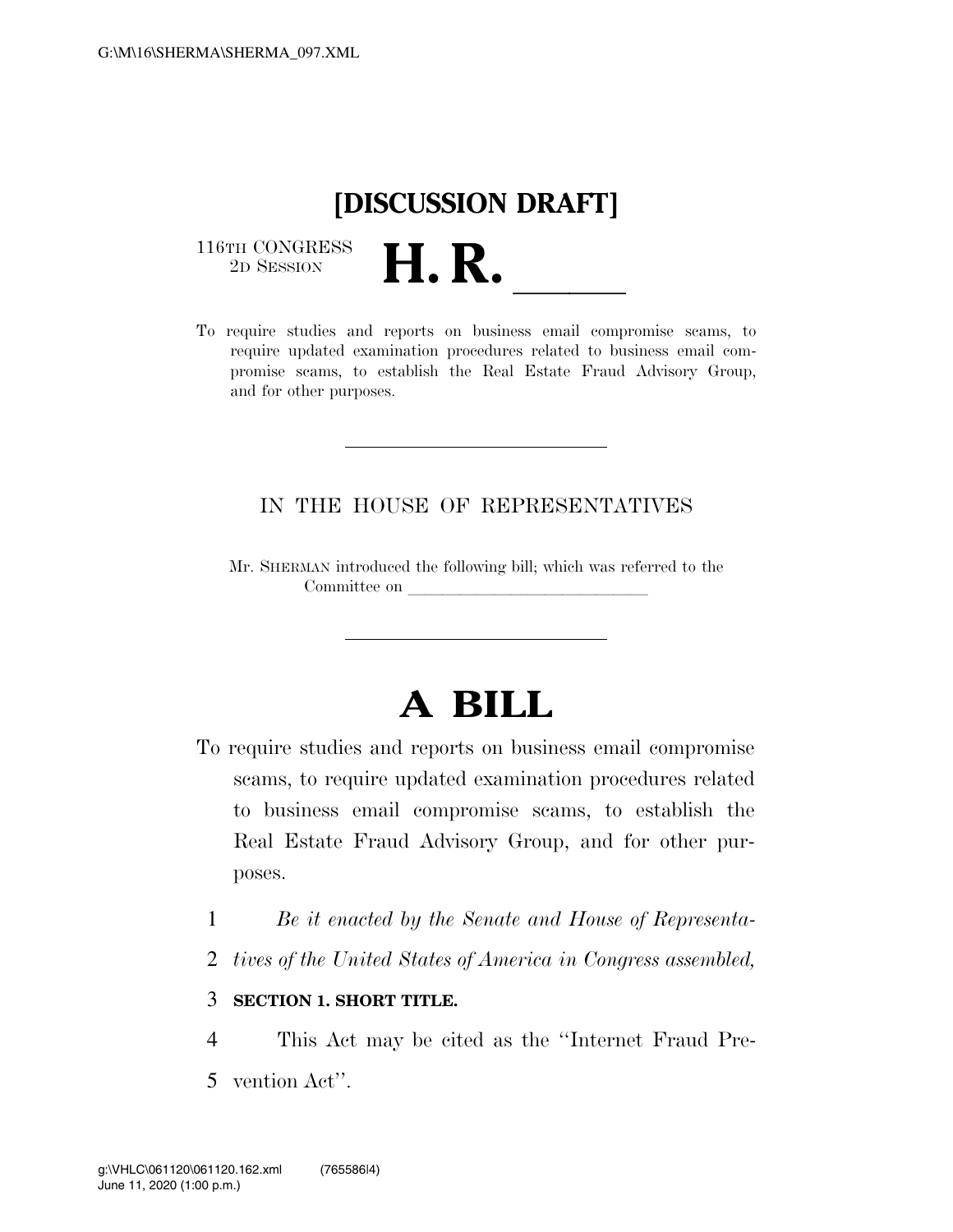#### **SEC. 2. STUDY ON BUSINESS EMAIL COMPROMISE SCAMS.**

 (a) STUDY.—The Board of Governors of the Federal Reserve System and the Federal Trade Commission shall, jointly, carry out a study on—

- (1) business email compromise scams targeting real estate and non-real estate transactions;
- (2) common criminal typologies in such scams; and
- (3) how such scams use the United States fi- nancial system, including electronic funds transfers conducted through Fedwire.

 (b) REPORT.—Not later than the end of the 12- month period beginning on the date of enactment of this Act, the Board of Governors of the Federal Reserve Sys- tem and the Federal Trade Commission shall, jointly, issue a report to Congress containing all findings and de- terminations made in carrying out the study required under subsection (a).

### **SEC. 3. ANNUAL REPORT ON BUSINESS EMAIL COM-PROMISE SCAM LOSSES.**

 The Director of the Financial Crimes Enforcement Network, the Federal Trade Commission, and the Director of the Federal Bureau of Investigation shall, jointly, issue an annual report to Congress regarding losses suffered by consumers and businesses, along with losses prevented, due to business email compromise scams targeting real es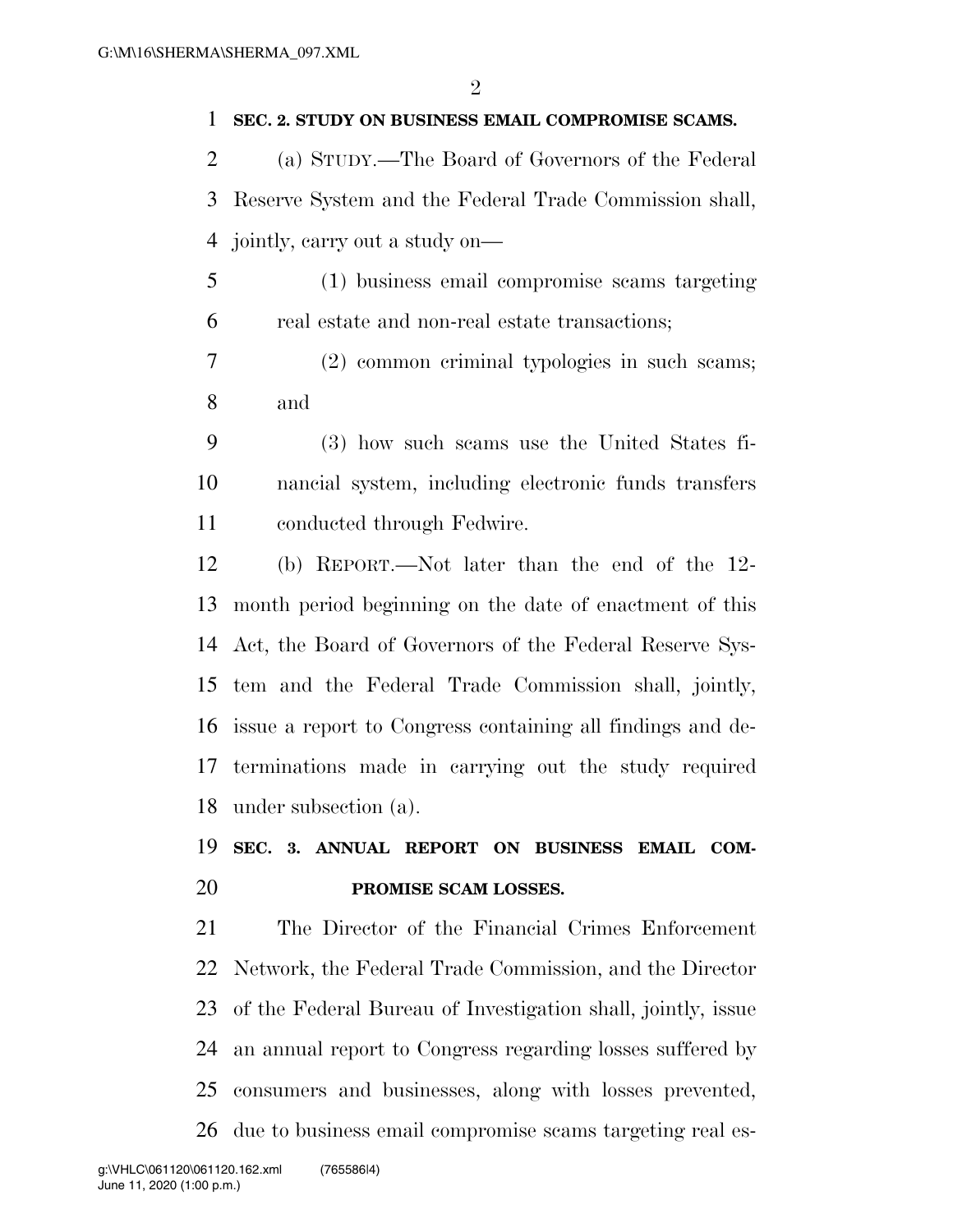tate and non-real estate transactions, broken down by State.

#### **SEC. 4. REPORT ON FEDNOW ANTI-FRAUD SAFEGUARDS.**

 Not later than the end of the 12-month period begin- ning on the date of enactment of this Act, the Board of Governors of the Federal Reserve System shall issue a re- port to the Committee on Financial Services of the House of Representatives and the Committee on Banking, Hous-ing, and Urban Affairs of the Senate—

 (1) on the anti-fraud safeguards being put in place for the FedNow real time payments system and how such safeguards would prevent business email compromise scam losses or make it easier for victims to recover lost funds; and

 (2) containing the results of a cost-benefit anal- ysis of adding as a safeguard a requirement that a transmitting financial institution match the payee name on a transfer request with the account holder name at the receiving financial institution.

**SEC. 5. INCLUSION OF INFORMATION ON BUSINESS EMAIL** 

# **COMPROMISE SCAMS IN EXAMINATION PRO-**

**CEDURES.** 

 (a) IN GENERAL.—Not later than the end of the 12- month period beginning on the date of enactment of this Act, the Financial Institutions Examination Council shall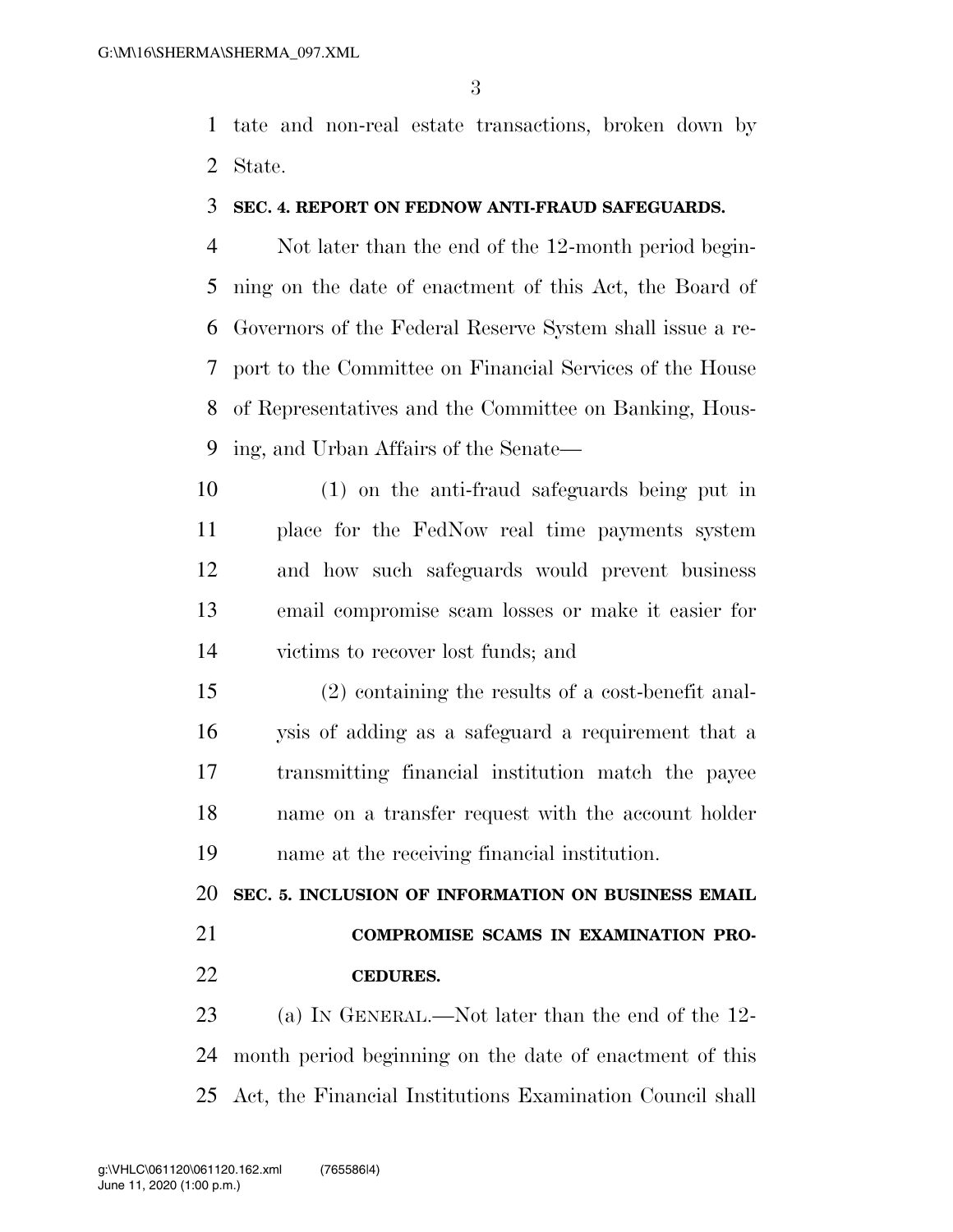update the uniform examination procedures established by the Council related to the Bank Secrecy Act and anti- money laundering requirements on risks associated with money laundering and terrorist financing and fund trans- fers to include information about business email com- promise scams targeting real estate and non-real estate transactions.

 (b) BANK SECRECY ACT DEFINED.—In this section, the term ''Bank Secrecy Act'' means—

 (1) section 21 of the Federal Deposit Insurance Act (12 U.S.C. 1829b);

 (2) chapter 2 of title I of Public Law 91–508 (12 U.S.C. 1951 et seq.); and

 (3) subchapter II of chapter 53 of title 31, United States Code.

#### **SEC. 6. REAL ESTATE FRAUD ADVISORY GROUP.**

 (a) ESTABLISHMENT.—There is established an advi- sory committee to be known as the ''Real Estate Fraud Advisory Group''.

 (b) MEMBERSHIP.—The Real Estate Fraud Advisory Group shall consist of members appointed by the Sec-retary of the Treasury and include—

- (1) industry representatives;
- (2) financial services experts; and
- (3) consumer organization representatives.